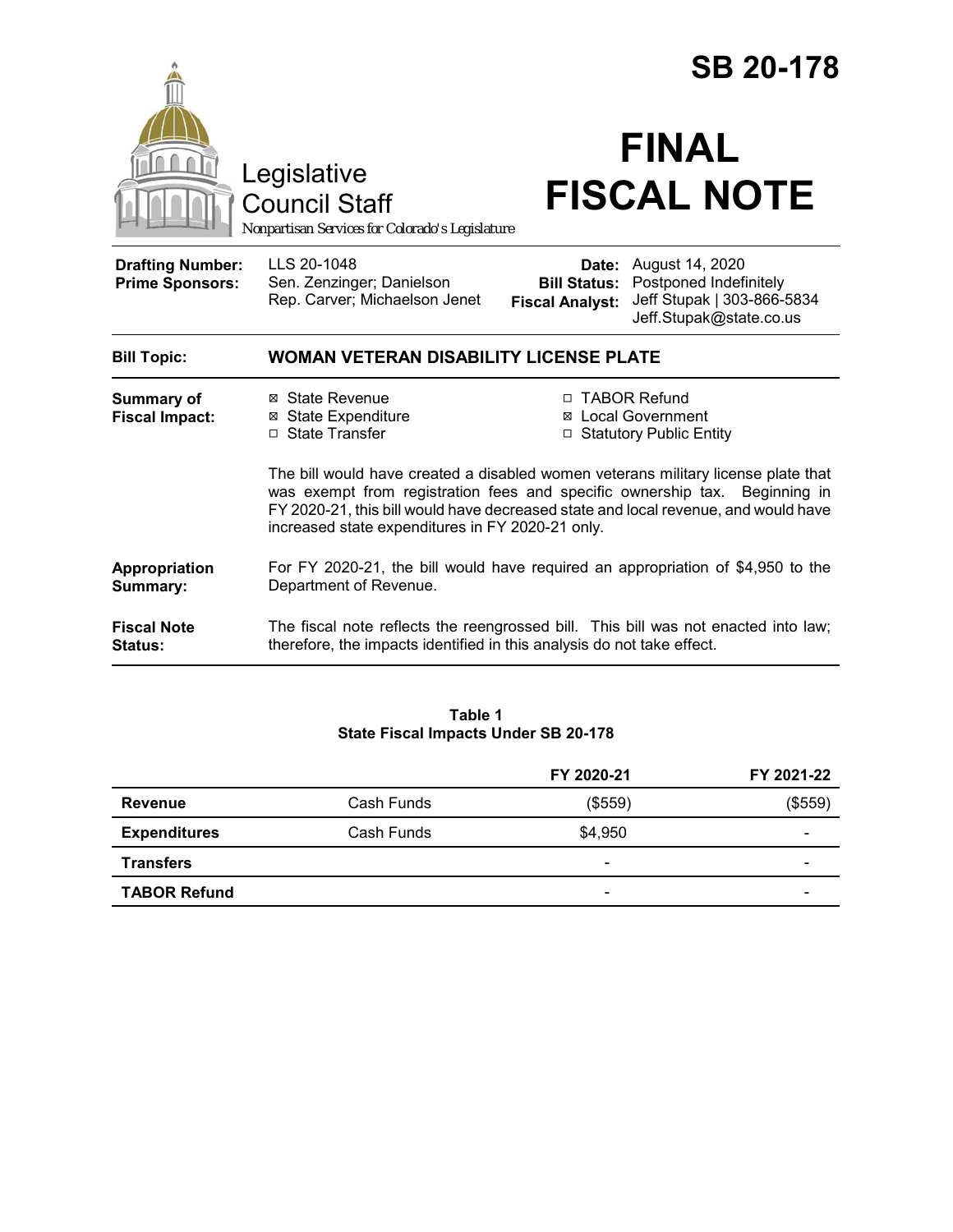August 14, 2020

# **Summary of Legislation**

The bill creates a military license plate available to disabled veteran women. The license plate is available to veteran women who have received an honorable discharge or are retired from the U.S. Armed Forces and have a qualifying disability.

Individuals with the disabled women veteran license plate will be exempt from registration fees and specific ownership tax (SOT) for one vehicle. Subsequent vehicles will be subject to applicable registration and taxes, as well as a one-time fee of \$50, of which \$25 goes to the Highway Users Tax Fund (HUTF) and the other \$25 goes to the Licensing Services Cash Fund.

#### **State Revenue**

This bill is anticipated to decrease state cash fund revenue by \$559 beginning in FY 2020-21 resulting from 10 license plate sets being obtained each year. Table 2 outlines the revenue decreases under this bill.

#### **Table 2 Revenue Under SB 20-178**

| <b>Revenue Components</b>                    | FY 2020-21 | FY 2021-22 |
|----------------------------------------------|------------|------------|
| License Plate Sets Issued                    | 10         | 10         |
| Revenue: License Plate Cash Fund (\$5.92)    | $($ \$59)  | (\$59)     |
| Revenue: Highway Users Tax Fund (\$25)       | $(\$250)$  | (\$250)    |
| Revenue: Licensing Services Cash Fund (\$25) | (\$250)    | (\$250)    |
| <b>Total Revenue</b>                         | (\$559)    | (\$559)    |

**Standard license plate fees.** The disabled women veteran license plate is exempt from the plate and tab production fee of \$5.92 for a passenger vehicle plate set and \$3.01 for a motorcycle plate set. This fiscal note assumes motorcycle plate issuance will be minimal. Fees from plate and tab production are credited to the License Plate Cash Fund (LCPF).

**Special license plate fees.** Applicants for the disabled women veteran license plate are also exempt from paying an additional \$50 fee applied for special license plates, of which \$25 is credited to the Highway Users Tax Fund (HUTF) and \$25 is credited to the Licensing Services Cash Fund (LSCF).

**Colorado Department of Transportation.** Of the decreased HUTF revenue under this bill, 65 percent is credited to the State Highway Fund (SHF) for expenditure by the department, 26 percent is credited to counties, and 9 percent is credited to municipalities.

## **State Expenditures**

The bill increases state cash fund expenditures by \$4,950 from the DRIVES Vehicles Services Account in the DOR. Additionally, the bill may increase state General Fund expenditures for school finance by a minimal amount. These impacts are discussed below.